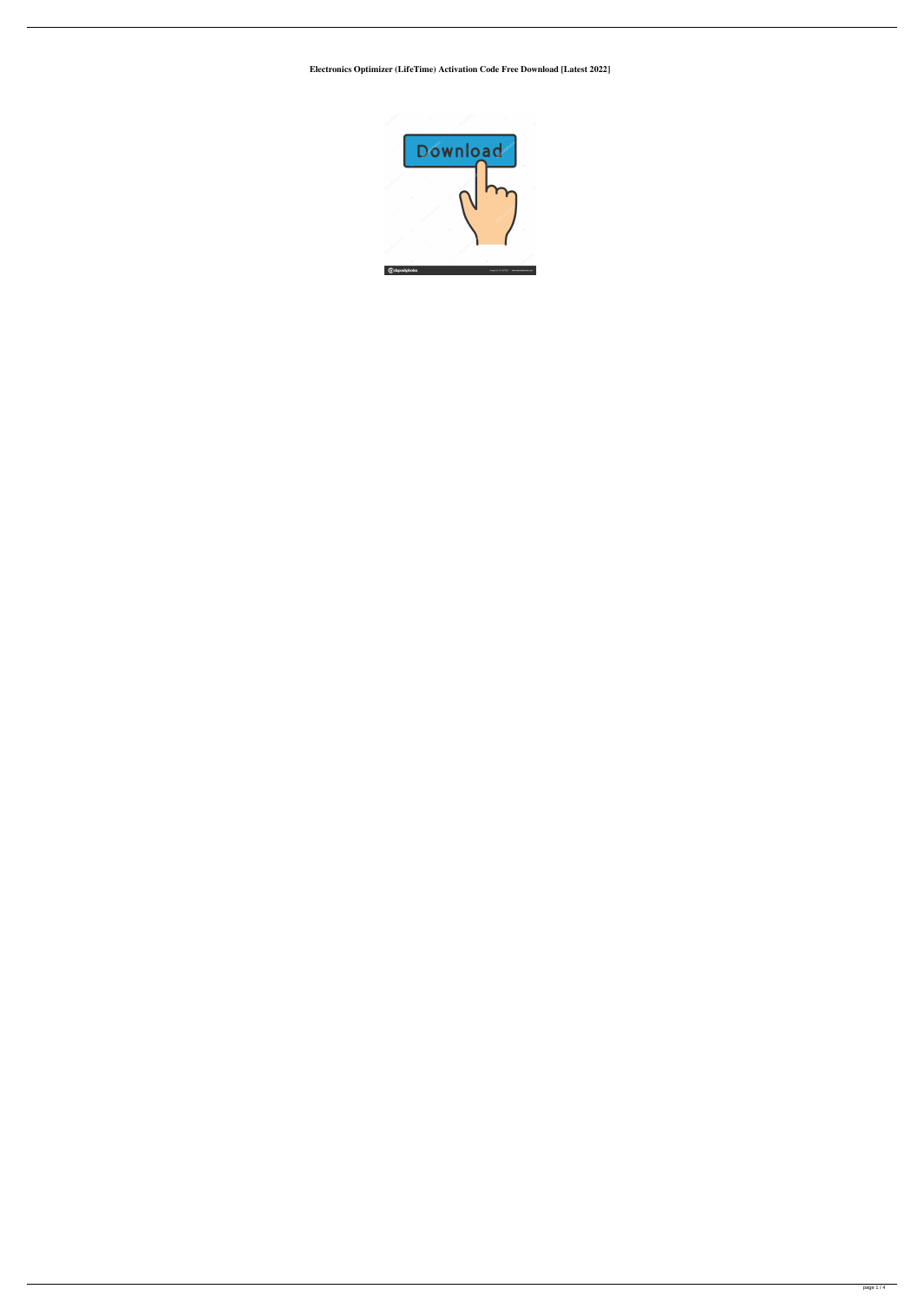## **Electronics Optimizer Crack +**

If you are a novice in this field, then you are at the right place. Electronics Optimizer Torrent Download is an advanced electronic design and optimization software. It enables you to efficiently work out and verify the p schematic! With this software you can quickly find the lowest cost, best performance, the best power and speed. With the most advanced technology, Electronics Optimizer Crack For Windows helps to create the best result fas Description: Electronics Optimizer is a popular electronic circuit design software. It can be used to calculate and analyze the cost and time to manufacture a circuit. It is used by advanced designers and manufacturers to circuit analysis, low power design, timing, thermal simulation, noise estimation, hybrid design, and 3D layout optimization. The optimization is done at the transistor, resistor, gate, and IC level. Electronics Optimizer 2 tool used by engineers, technologists, hobbyists and students from all over the world to design and analyze electronic circuits. From the beginning, we knew that electronics optimization needed to be easy to use, easy to u software is still fairly easy to use, so that a student with little programming experience could accomplish their task in a day. We spent years testing and fine-tuning the code and technology before it was ready to be rele Active Support - Latest Version - Support Fast and Secure Download It allows you to design a wide variety of electronic circuit (n-input logic, audio, frequency, RF, digital, and analog circuits) with 1,000's of standard l simulator, and a noise generator. Electronics Optimizer 2.0 is a digital design and optimization tool used by engineers,

Cracked Electronics Optimizer With Keygen is a useful and powerful tool for the design of electronic circuits. The product Electronic Optimizer is a comprehensive electronic Optimizer S. Electronics Optimizer Activation Co output power or efficiency. It can also be used to design a high frequency filter circuit to ensure minimum insertion loss for radio frequency applications. This is a commercial version of the well-known open source tool K power supply, radio frequency filter, inductor and capacitor. It uses the following software library in order to design a circuit: . Data sheet (typical, ideal) . Standard cell . CNTL (control and topology) Electronics Opt and design of the circuit. Module III: Output of the circuit. Design Parameters and Constraints Electronics Optimizer allows you to design a circuit, to set up design parameters and constraints, and to simulate the circuit graphical interface (see below) allows you to load and save all the modules (I, II, and III) and to set the parameters and constraints. Any modification of the design parameters and constraints requires a new simulation of and III) of Electronics Optimizer. The module "Design parameters and constraints" is the initial page of the Graphical Interface: You can change the design parameters and constraints by clicking the appropriate buttons. Yo entered in either the text box or in the combobox. The module "Structure and design of the circuit" is the second page of the Graphical Interface: The structure and design of the circuit are clearly displayed on the rightand change the structure. In the "Design parameters and 1d6a3396d6

#### **Electronics Optimizer Crack+ Free Download**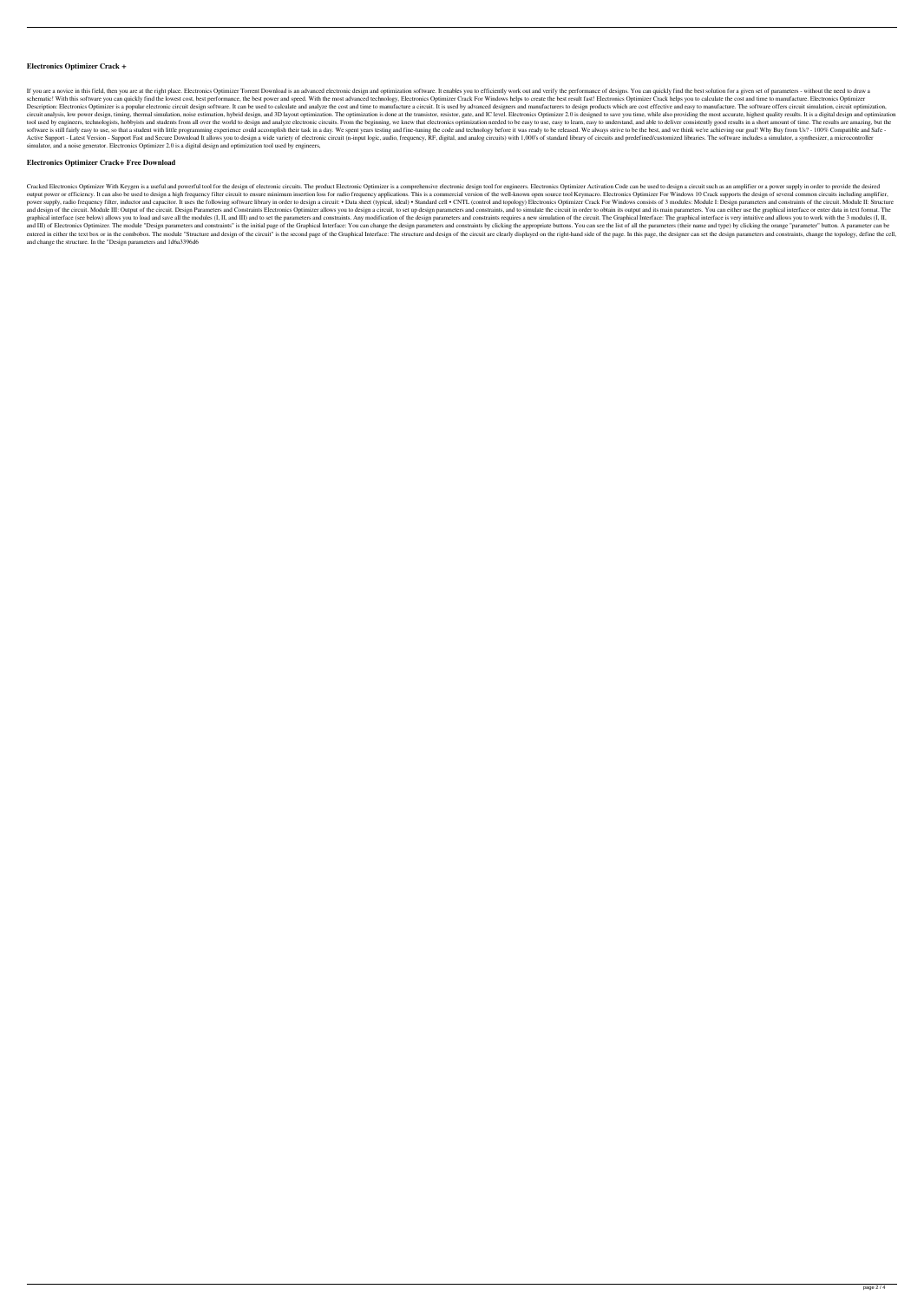### **Electronics Optimizer Keygen Full Version X64**

Electronics Optimizer is a powerful design tool that can help you to quickly, easily and simply optimize and design the electronics of an electronics Optimizer, you can design a circuit for your specified criteria: determi voltage drop, thermal limit or efficiency. Electronics Optimizer lets you rapidly perform the design process and produce accurate results - all without drawing a schematic. The standard library contains thousands of basic symbols. You can also specify an arbitrary combination of circuit parameters and Electronics Optimizer will find the optimum for you: You can use Electronics Optimizer to design a circuit for your desired specifications an or efficiency, specify a current limit, and calculate the thermal resistance of a circuit. With Electronics Optimizer you can: Design a circuit for the desired size Design a circuit for a specified voltage drop Design a ci values Design a circuit for a specified resistor value, or a specified resistance at a specified voltage Step-by-step tutorials guide you through the process of designing an electronic circuit with Electronics Optimizer pr value vs. voltage • Capacitor vs. voltage • Inductance vs. frequency • Voltage drop at various current levels • Power dissipation at various current levels • Thermal resistance at various current levels Electronics Optimiz schematic editor that allows you to design your own circuits from scratch. Electronics Optimizer lets you enter values for each resistor, capacitor, inductor or diode. You can also create equations to apply a certain volta equations to calculate thermal resistance or efficiency, or use your own resistor values to calculate these figures. Electronics Optimizer can design the circuit to a specific voltage,

#### **What's New In Electronics Optimizer?**

Electronics Optimizer (or EO) is an electronics circuit design tool with a graphical user interface, for use in the desktop (or web) environment. EO is a prototype tool and does not replace a PCB layout tool. To speed up y simulate, and optimize electronic circuits in the desktop (or web) environment. A schematic capture tool can be used to transfer an EO design into a schematic. EO comes with a standard circuit library that contains over a started. By using a schematic or simulation environment, EO can simulate the performance of your circuit design as soon as you have defined its parameters. And if your design does not perform as expected, you can analyze t analysis or power estimation is used in electronic design to quantify the power consumption of an electronic circuit. In power analysis, we estimate the power consumption of a circuit and its impact on the power supply vol voltage, or by designing a power supply with higher efficiency. The actual power consumed by a circuit depends on the switching frequencies of all the circuit's active components. However, the power consumed by an active c component's supply voltage multiplied by its switch frequency). Therefore, it's often possible to make a power analysis independent of the circuit's active components and provide an approximate estimate of the minimum and consumption. For example, if you need to minimize the power consumption of the circuit, the minimum power consumption can be determined by running a power analysis. Then, by reducing the minimum power consumption, you will its minimum power consumption is 2W, reducing the minimum power consumption by 1W will reduce the maximum power consumption by 4W. Worst case analysis or worst case analysis or worst case analysis is used to find the maxim choosing a higher power supply voltage, or by reducing the switching frequency of the circuit's active components. The analysis can also be used to find the minimum power dissipation of a circuit, for example by increasing